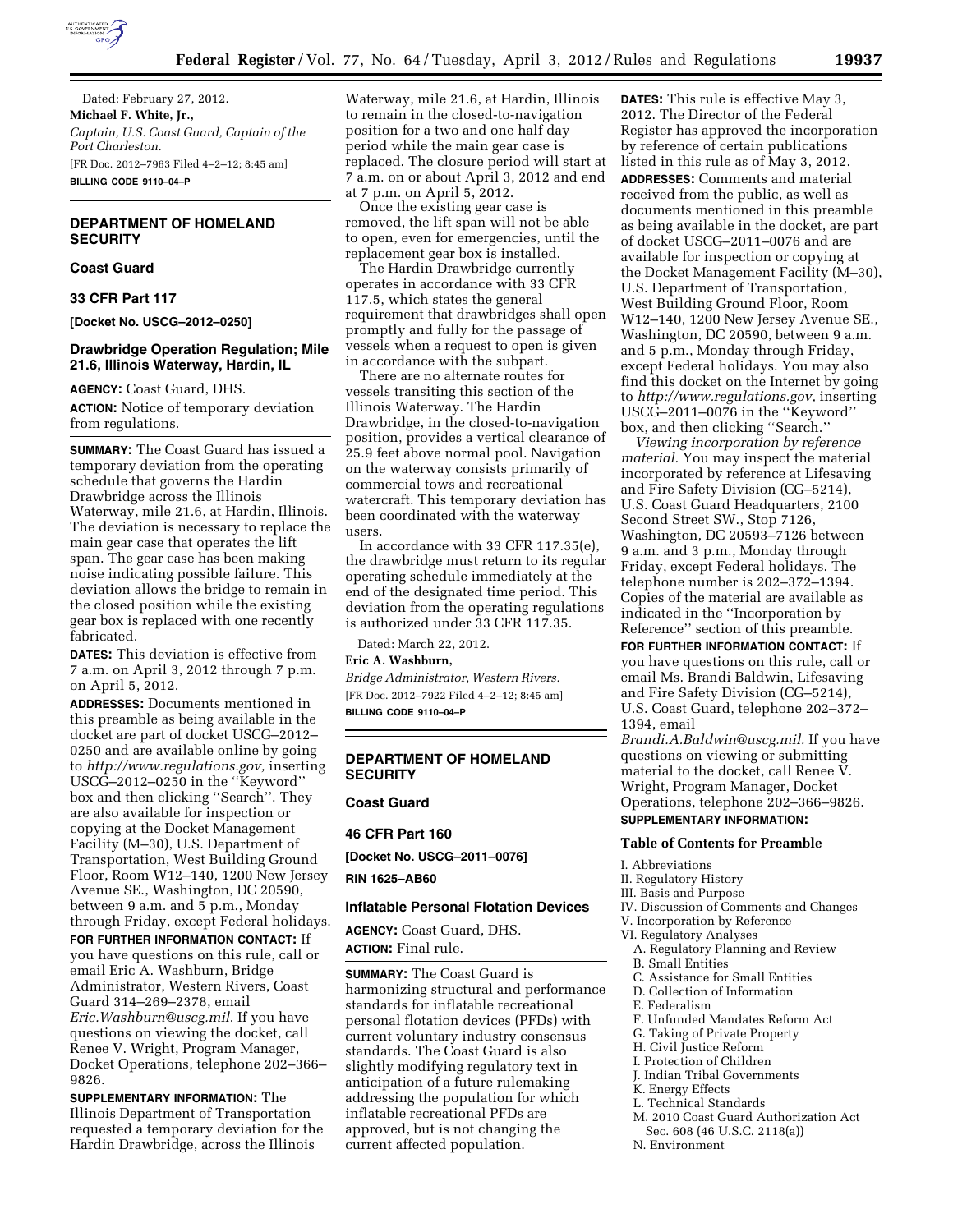# **I. Abbreviations**

- ANSI American National Standards Institute
- CFR Code of Federal Regulations CGMIX Coast Guard Marine Information Exchange
- DHS Department of Homeland Security
- NEPA National Environmental Policy Act of 1969
- NPRM Notice of proposed rulemaking
- NTTAA National Technology Transfer and Advancement Act
- OMB Office of Management and Budget
- PFD Personal flotation device
- STP Standards Technical Panel
- UL Underwriters Laboratories
- USCG United States Coast Guard

## **II. Regulatory History**

On March 30, 2011, the Coast Guard published a direct final rule entitled ''Inflatable Personal Flotation Devices'' in the **Federal Register**. 76 FR 17561. We received three submissions in response to the direct final rule: one supportive of the rulemaking generally, one which raised questions about a revision to one of the standards incorporated by reference, and one adverse comment related to the deletion of the words ''approved for use by adults only'' from the regulations. Because we received an adverse comment, on September 13, 2011, the Coast Guard withdrew the direct final rule in a notice of withdrawal. 76 FR 56294. On September 29, 2011, the Coast Guard issued a notice of proposed rulemaking (NPRM) proposing the same content as the direct final rule, with one change to update a version of an industry standard proposed for incorporation by reference. 76 FR 60405. The NPRM also summarized and sought comment on the comments received in response to the direct final rule.

## **III. Basis and Purpose**

The Coast Guard is charged with establishing minimum safety standards, and procedures and tests required to measure conformance with those standards, for recreational vessels and associated equipment. *See* 46 U.S.C. 4302, and Homeland Security Delegation No. 0170.1, section II, paragraph (92)(b). Under this authority, in 1995, the Coast Guard promulgated regulations establishing structural and performance standards for inflatable recreational PFDs, and procedures and tests necessary for Coast Guard approval of PFDs meeting those standards. *See* 46 CFR part 160, subpart 160.076 (Inflatable Recreational Personal Flotation Devices); 60 FR 32836 (June 23, 1995). Subpart 160.076 incorporates by reference three Underwriters Laboratories (UL) Standards: UL 1180,

''Fully Inflatable Recreational Personal Flotation Devices'' (First Edition); UL 1191, ''Components for Personal Flotation Devices'' (Second Edition); and UL 1123, ''Marine Buoyant Devices'' (Fifth Edition). 46 CFR 160.076–11.

The editions of these UL Standards currently incorporated by reference into subpart 160.076 were current when the Coast Guard promulgated subpart 160.076 in 1995. However, UL has since published newer editions of these standards that the Coast Guard considers to contain technological and safety developments since 1995 that are important to codify in subpart 160.076. In this rule, the Coast Guard is updating the editions of the UL Standards incorporated by reference in subpart 160.076.

In this final rule, the Coast Guard is also facilitating and encouraging the continuation of the industry consensus standards development process by signaling that the Coast Guard will consider, as part of a possible future rulemaking, the appropriateness of inflatable PFDs for wearers under 16 years of age and any new industry consensus standard addressing inflatable PFDs for wearers under 16 years of age. This rulemaking, however, does not constitute approval of the use of inflatable PFDs for users under 16 years of age or a proposal for such approval, nor does it resolve any technical issues regarding use of inflatable PFDs by persons under 16 years of age.

## **IV. Discussion of Comments and Changes**

The Coast Guard is revising 46 CFR part 160, subpart 160.076 to update the editions of the UL Standards incorporated by reference and to make necessary conforming changes resulting from incorporating the updated standards. The conforming changes include removing test methods, acceptance criteria, and other standards currently contained in subpart 160.076 that are made redundant by the newer editions of the UL Standards. The Coast Guard is also making minor, nonsubstantive editorial revisions to regulatory text in subpart 160.076. A complete discussion of these changes is available in the NPRM, published September 29, 2011. 76 FR 60405.

In response to the direct final rule, which included the same content as proposed in the NPRM, the Coast Guard received three submissions: one supportive of the rulemaking generally, one that raised questions about a revision to one of the standards incorporated by reference, and one

adverse comment related to the deletion of the words ''approved for use by adults only'' from the regulations. The commenter who expressed support cited the removal of barriers to the development of innovative inflatable PFDs as leading to an expected improvement in the quality and variety of inflatable lifejackets available to the public. The Coast Guard appreciates the support.

The comment raising questions about a revision to one of the standards was resolved by a subsequent revision to UL 1191 following publication of the direct final rule which addressed that commenter's concern. In the NPRM, the Coast Guard proposed incorporating by reference the revised UL 1191.

The adverse comment expressed concern that deleting the words ''approved for use by adults only'' would create a perception that inflatable PFDs for youth would be available on the date the rule went into effect, would facilitate teens using existing inflatable PFDs, and would enable marketing of existing inflatable PFDs to youth.

The Coast Guard does not agree. This rulemaking does not affect the population for which inflatable PFDs are approved, and thus does not affect the availability, use, or marketing of existing PFDs to or by the youth population, or sizing requirements. As stated in the direct final rule, inflatable PFDs will not be approved for persons under 16 years of age until such time as the Coast Guard identifies, and incorporates by reference into Coast Guard regulations through a possible future rulemaking, a suitable industry standard that addresses the needs of younger wearers.

Since there is no prohibition on manufacturing or marketing any inflatable PFD that is not approved by the Coast Guard (provided that it is not marked as Coast Guard-approved), this final rule has no effect on what PFDs are available or to whom they are marketed. Moreover, as noted in the direct final rule and in the NPRM, the removal of the words ''approved for adults only'' has no substantive effect on Coast Guard approval of inflatable PFDs. UL Standard 1180 limits the approval of inflatable PFDs to persons of at least 16 years of age, and thus this final rule, which incorporates by reference a newer version of UL Standard 1180 (the Fourth Edition), continues to set the age limit for approved users of inflatable PFDs at 16 years of age. By removing the words ''approved for use by adults only,'' this final rule eliminates a regulatory redundancy specifying that inflatable PFDs approved by the Coast Guard are for use by adults only; after all, the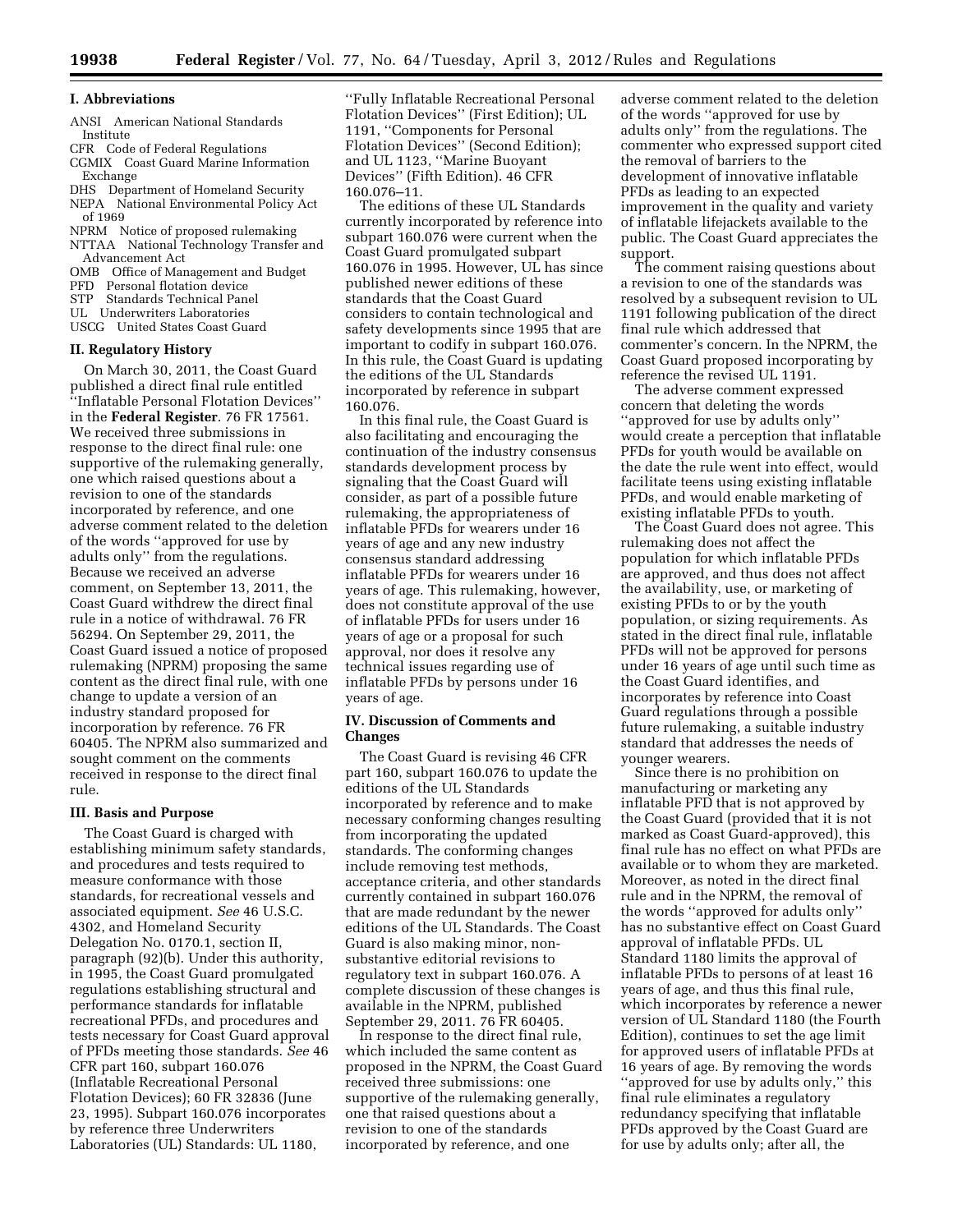minimum age for use at 16 years of age is already specified in the standard incorporated by reference. Additionally, included within UL 1180 (both the currently-incorporated First Edition and the Fourth Edition incorporated by this final rule) is the marking and labeling required for all Coast Guard-approved inflatable PFDs. Specifically, both editions of UL 1180 require a marking stating that the device is ''USCG [a]pproved for use only on recreational boats by persons at least 16 years of age.'' As this marking appears on all currently approved inflatable PFDs, it is not reasonable to believe that these devices would be marketed to persons under 16 years of age.

The adverse comment also expressed concern that this rulemaking is premature in light of work that still needs to be done to evaluate sizing requirements for infant or child PFDs. While the Coast Guard agrees that there is benefit to conducting additional research into the anatomical requirements for children and infants, this rulemaking is not premature because it does not make any changes based on current research. As noted in the direct final rule and the NPRM, this rulemaking does not resolve technical issues regarding use of inflatable PFDs by persons under 16 years of age. In fact, this final rule removes a perceived regulatory barrier to completing the necessary research and taking the steps to develop appropriate design, construction and testing standards for inflatable PFDs for persons under 16 years of age. The UL Standards Technical Panel (STP) views the words ''approved for use by adults only'' as prohibiting the development of a standard regarding use of inflatable PFDs by persons under 16 years of age. By removing these words, the Coast Guard is signaling that we will consider, as part of a possible future rulemaking, the appropriateness of inflatable PFDs for persons under 16 years of age, and any new industry consensus standard addressing such inflatable PFDs. The Coast Guard recognizes that there are technical issues still to be resolved regarding use of inflatable PFDs by persons under 16 years of age, and this rulemaking demonstrates the Coast Guard's commitment to supporting industry and the STP in pursuing resolution of those issues.

In the NPRM, the Coast Guard sought comment on the comments to the direct final rule, as well as comments on the rule in general. In response to the NPRM, the Coast Guard received 181 submissions.

The majority of commenters misinterpreted this rulemaking as either

proposing the approval or use of inflatable PFDs for persons under 16 years of age, or proposing PFD use requirements, generally. As described above, this rulemaking makes no substantive change to the current age or weight requirements for Coast Guard approval of inflatable PFDs or the population for which they are approved. Additionally, this rulemaking does not address any requirements for PFD use or wear. As such, the majority of comments are outside the scope of this rulemaking. If the Coast Guard identifies a suitable standard for the approval of inflatable PFDs for persons under 16 years of age, and initiates a separate rulemaking, the Coast Guard will consider the comments addressing use of inflatable PFDs submitted to this rulemaking's docket as part of that separate, future rulemaking.

Other commenters provided suggestions for revising PFD requirements generally, or revising carriage requirements, or expressed other concerns relating to PFDs generally. These comments also are beyond the scope of this rulemaking since this rulemaking only addresses Coast Guard approval of inflatable PFDs for persons 16 years of age and older.

The comments addressing the substance of this rule were generally supportive. Several of these commenters also provided direct responses to the adverse comment. The Coast Guard appreciates this support and agrees with the responses to the adverse comment for the same reasons the Coast Guard disagrees with the substance of the adverse comment, as discussed above.

One commenter suggested that the regulatory text should be revised to limit the use of inflatable PFDs to users ages 13 and up rather than leave the establishment of a lower age limit to the standards development organization. The Coast Guard does not agree. The Coast Guard is in fact establishing a lower age limit—which is 16 years of age—consistent with the current age limit. The Coast Guard is establishing this age limit not through specific regulatory text, but by incorporating by reference UL 1180 (Fourth Edition), which retains the age limit of 16 years of age in the currently-incorporated UL 1180 (First Edition).

Several commenters noted that the UL STP has already set the appropriate performance criteria to ensure that inflatable PFDs are safe, and other commenters indicated potential confusion over the role of the STP in developing industry consensus standards and the Coast Guard's role in incorporating those standards into its regulations. The Coast Guard agrees that

the STP, of which the Coast Guard is a member, is the appropriate consensus body to develop these standards, and the Coast Guard supports its work. The Coast Guard clarifies that the STP, an independent, consensus industry group, is the forum for developing the appropriate standards for the design, construction, and testing of inflatable PFDs, and the Coast Guard encourages all interested parties to participate in the standards development process via the STP. Once the STP has developed and adopted any new standard, the Coast Guard will consider whether it is appropriate to incorporate the standard into Coast Guard rules. If so, the Coast Guard will initiate a rulemaking to solicit public input on its determination.

Some commenters encouraged the Coast Guard to set a new limit of 13 years of age to guide or limit the STP's work in developing a new industry consensus standard. This rulemaking does not address use of inflatable PFDs by persons under 16 years of age, and the Coast Guard does not agree that it should guide or limit the work of the STP, which is an independent, consensus industry group. The Coast Guard is only one of over 20 members of this group that is designed to have a balanced membership. The STP should develop and adopt a standard that the STP membership considers to meet the goals of the STP, and the Coast Guard will separately decide whether to incorporate the STP-adopted standard into Coast Guard regulations. In the event that the STP develops a standard which does not achieve all of the criteria that the Coast Guard determines—on its own or based on public comment during the rulemaking—are necessary to ensure the safety of these devices, the Coast Guard may impose additional restrictions via regulations to ensure public safety. Additionally, any restrictions on the STP's work, such as an age limit, could ultimately become or lead to a barrier to innovation.

Several commenters expressed concerns regarding development of consensus standards without sufficient research. The Coast Guard acknowledges these concerns but notes that development of consensus standards regarding inflatable PFDs is done by the STP. The Coast Guard considers the appropriateness of standards for incorporation into Coast Guard regulations, which could include consideration of the basis for the standard. As stated previously, although one of the purposes of this rulemaking is to allow for continued discussion of the technical matters relative to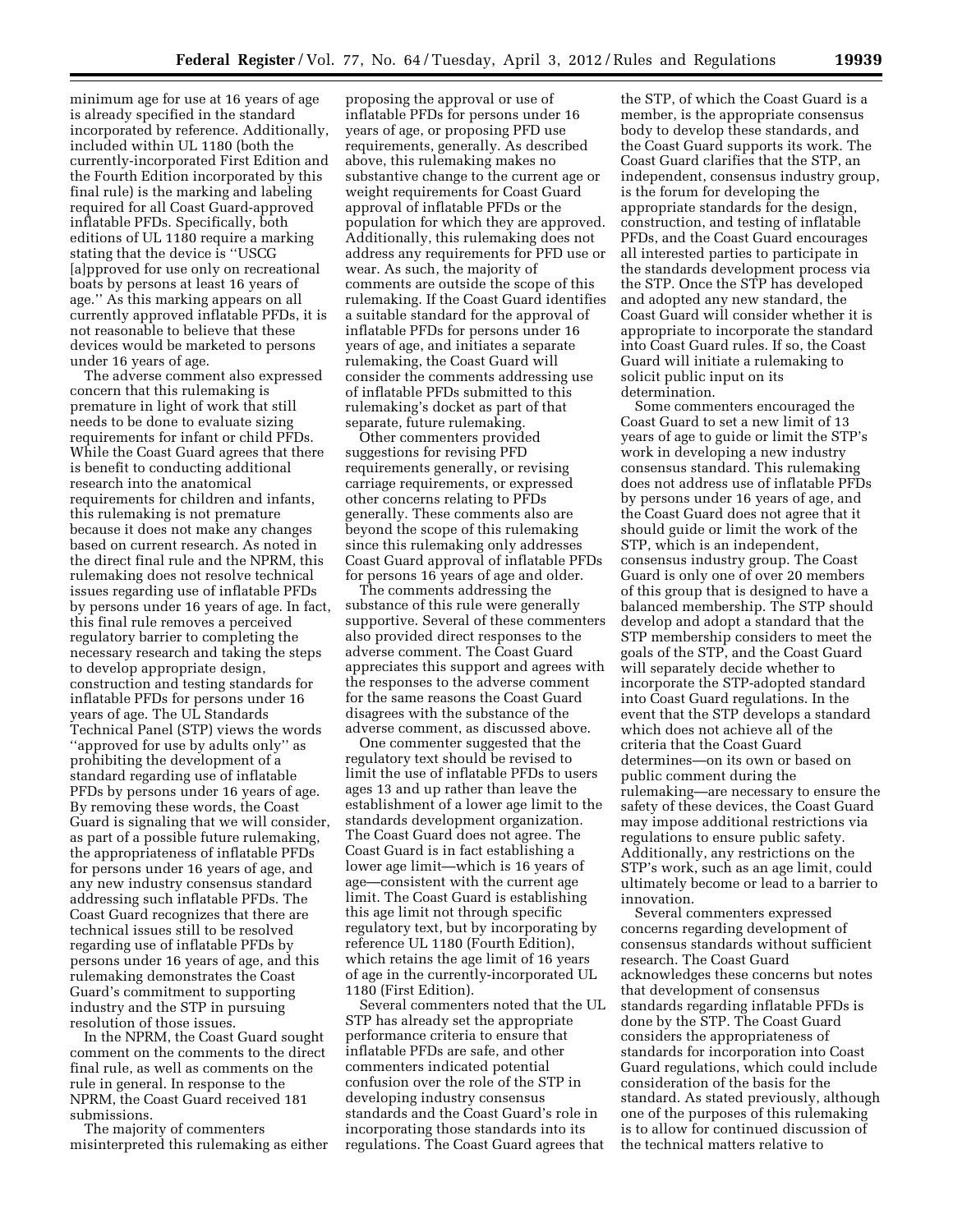development of a standard regarding use of inflatable PFDs for persons under 16 years of age, this rulemaking does not have any substantive effect on the requirements for Coast Guard approval of inflatable PFDs.

One commenter referred to Coast Guard approval as a ''seal of safety.'' The Coast Guard points out that this is not an accurate statement. Coast Guard approval does not indicate or affect which PFDs may be manufactured and sold to the public. Coast Guard approval of any lifesaving or marine equipment, including PFDs, is available only for, and applicable only to, that equipment required by U.S. or international regulations to be carried or installed onboard vessels. 46 CFR 2.75–1. Coast Guard approval simply indicates that the specified equipment satisfies U.S. carriage requirements, and does not in any way confer an endorsement of the product. Likewise, the absence of Coast Guard approval on a product does not imply that the product is unsafe; it only indicates that product has not been demonstrated to satisfy the relevant standards for approval. This final rule with updated standards does not affect inflatable PFDs previously approved by Coast Guard.

One commenter supported the use of additional laboratories in the testing of PFDs for approval. The Coast Guard clarifies that this rulemaking does not affect the requirements for recognition of independent labs in accordance with 46 CFR 159.010, but rather identifies a more suitable means for providing the public with the list of labs recognized for this purpose. Prior to the availability of a web-based searchable list of labs, such as that contained on the Coast Guard Marine Information Exchange (CGMIX) Web site, all recognized laboratories were listed directly in the regulatory text, and a rulemaking was required to update the list when the information changed. By replacing the list in the regulations with a reference to CGMIX, the public has access to the complete list, in real time, without the Coast Guard having to initiate a rulemaking to update the list. This approach is consistent with the other subparts in subchapter Q that address Coast Guard approval of marine equipment. *See, e.g.,* 45 CFR subparts 160.115, 160.132, 160.133, and 160.135.

One commenter indicated concern about the availability of technical specifications and standards being incorporated by reference. The Coast Guard notes that the direct final rule and NPRM provided a summary of the changes between the editions of the UL Standards currently contained in 46 CFR part 160, subpart 160.076 and the

newer editions being incorporated by reference, in order to provide notice of the changes in technical specifications in Coast Guard regulations. The Coast Guard also notes that the direct final rule and the NPRM specified that the UL standards incorporated by reference in this rule are available from UL and provided necessary contact information.

One commenter pointed out typos in the NPRM preamble where 160.076 was mistakenly referred to as 160.067. The Coast Guard appreciates the input and confirms that those references apply to subpart 160.076.

In response to these comments, the Coast Guard made only non-substantive changes to format and to fix any typographical errors in the rule.

## **V. Incorporation by Reference**

The Director of the Federal Register has approved the material in 46 CFR 160.076–11 for incorporation by reference under 5 U.S.C. 552 and 1 CFR part 51. You may inspect this material at U.S. Coast Guard Headquarters where indicated under **ADDRESSES**. Copies of the material are available from the sources listed in paragraph (b) of § 160.076–11.

## **VI. Regulatory Analyses**

We developed this rule after considering numerous statutes and executive orders related to rulemaking. Below we summarize our analyses based on 14 of these statutes or executive orders.

## *A. Regulatory Planning and Review*

Executive Orders 12866 (''Regulatory Planning and Review'') and 13563 (''Improving Regulation and Regulatory Review'') direct agencies to assess the costs and benefits of available regulatory alternatives and, if regulation is necessary, to select regulatory approaches that maximize net benefits (including potential economic, environmental, public health and safety effects, distributive impacts, and equity). Executive Order 13563 emphasizes the importance of quantifying both costs and benefits, of reducing costs, of harmonizing rules, and of promoting flexibility. This final rule has not been designated a ''significant regulatory action'' under section 3(f) of Executive Order 12866. Accordingly, the final rule has not been reviewed by the Office of Management and Budget.

We received no comments that would alter our assessment of impacts in the NPRM. We have found no additional data or information that would change our assessment of the impacts in the NPRM. We have adopted the analysis in the NPRM for this rule as final. A summary of the analysis follows:

The Coast Guard does not expect this rule to result in additional costs to industry, as manufacturers of Coast Guard-approved inflatable PFDs already follow the editions of the UL Standards being incorporated by reference into 46 CFR part 160, subpart 160.076 by this rule. The Coast Guard requires approval tests to be performed by an independent laboratory recognized by the Coast Guard under 46 CFR part 159, subpart 159.010. Currently, UL is the only recognized independent laboratory for inflatable PFDs, and UL requires manufacturers to conform to its most current standards, which are the editions being incorporated by reference into subpart 160.076. Additionally, UL offers a certification for those recreational inflatable PFDs that conform to UL's most current standards. The UL certification provides a product liability benefit to manufacturers, and obtaining the UL certification has become an industry custom for manufacturers of commercially-sold recreational inflatable PFDs.

As described above, industry is currently following the editions of the UL Standards incorporated by reference into subpart 160.076 in this rule, and PFD manufacturers will adhere to these standards regardless of whether this rule is promulgated. Therefore, this modification to 46 CFR part 160, subpart 160.076 is not expected to impose a burden on industry.

In addition, the Coast Guard does not expect that removing the language ''approved for use by adults only'' in 46 CFR 160.076–1 will have a substantive impact because the standards approved by this rulemaking retain with the current age and weight limitations. As discussed above in the ''Discussion of the Rule'' section in this preamble, the age and weight limitations found in editions of the UL Standards long incorporated in subpart 160.076 are retained in the newer editions of the UL Standards incorporated by reference into subpart 160.076. The remaining changes to subpart 160.076 are minor editorial updates. For additional details, please see the ''Discussion of the Rule'' section in the NPRM, published September 29, 2011. 76 FR 60405.

The primary benefit of this rule is the increase in regulatory efficiencies in the maritime community by harmonizing Coast Guard regulations in 46 CFR part 160, subpart 160.076 with current voluntary industry consensus standards. This rule will result in greater consistency between Coast Guard regulations and consensus standards and will reduce burdens on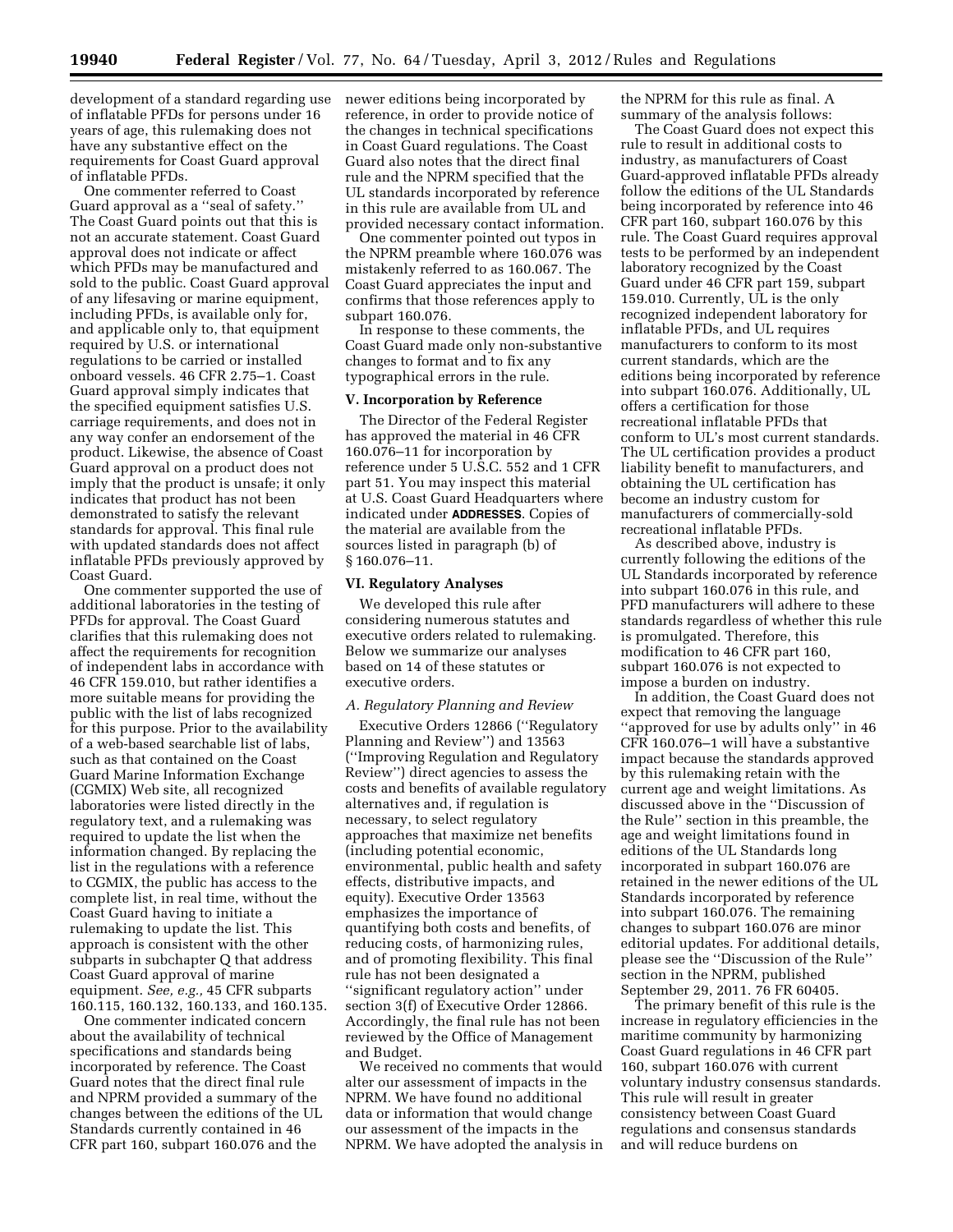manufacturers who currently have to maintain multiple editions of the UL Standards to comply with Coast Guard regulations, to use UL as an independent laboratory to perform required tests, and to obtain the UL certification. This rule will also result in better compliance with the National Technology Transfer and Advancement Act (NTTAA), which directs agencies to use voluntary consensus standards in their regulatory activities.

Because the rule harmonizes subpart 160.076 with existing UL Standards, ambiguity associated with inflatable PFD standards will be reduced. Harmonization of these standards is important to fulfill the Coast Guard's mission of establishing minimum safety standards, and procedures and tests required to measure conformance with those standards, for recreational vessels and associated equipment.

## *B. Small Entities*

Under the Regulatory Flexibility Act (5 U.S.C. 601–612), we have considered whether this rule would have a significant economic impact on a substantial number of small entities. The term ''small entities'' comprises small businesses, not-for-profit organizations that are independently owned and operated and are not dominant in their fields, and governmental jurisdictions with populations of less than 50,000 people.

In the NPRM, we certified under 5 U.S.C. 605(b) that the proposed rule would not have a significant economic impact on a substantial number of small entities. We received no public comments that would alter our certification in the NPRM. We have found no additional data or information that would change our findings in the NPRM.

The Coast Guard estimates that this rule will not have an impact on small entities. As described in the ''Regulatory Planning and Review'' subsection, we do not expect this rule to result in additional costs to industry. However, this rule will improve efficiency by providing consistency between Coast Guard regulations and UL Standards. Therefore, the Coast Guard certifies under 5 U.S.C. 605(b) that this final rule will not have a significant economic impact on a substantial number of small entities.

## *C. Assistance for Small Entities*

Under section 213(a) of the Small Business Regulatory Enforcement Fairness Act of 1996 (Pub. L. 104–121), we offered to assist small entities in understanding the rule so that they could better evaluate its effects on them and participate in the rulemaking process. The Coast Guard will not retaliate against small entities that question or complain about this rule or any policy action of the Coast Guard.

Small businesses may send comments on the actions of Federal employees who enforce, or otherwise determine compliance with, Federal regulations to the Small Business and Agriculture Regulatory Enforcement Ombudsman and the Regional Small Business Regulatory Fairness Boards. The Ombudsman evaluates these actions annually and rates each agency's responsiveness to small business. If you wish to comment on actions by employees of the Coast Guard, call 1–888–REG–FAIR (1–888–734–3247).

## *D. Collection of Information*

This rule calls for no new collection of information under the Paperwork Reduction Act of 1995 (44 U.S.C. 3501– 3520).

## *E. Federalism*

A rule has implications for federalism under Executive Order 13132, Federalism, if it has a substantial direct effect on the States, on the relationship between the national government and the States, or on the distribution of power and responsibilities among the various levels of government. We have analyzed this rule under that Order and have determined that it does not have implications for federalism.

## *F. Unfunded Mandates Reform Act*

The Unfunded Mandates Reform Act of 1995 (2 U.S.C. 1531–1538) requires Federal agencies to assess the effects of their discretionary regulatory actions. In particular, the Act addresses actions that may result in the expenditure by a State, local, or tribal government, in the aggregate, or by the private sector of \$100,000,000 (adjusted for inflation) or more in any one year. Though this rule will not result in such an expenditure, we do discuss the effects of this rule elsewhere in this preamble.

## *G. Taking of Private Property*

This rule will not cause a taking of private property or otherwise have taking implications under Executive Order 12630, Governmental Actions and Interference with Constitutionally Protected Property Rights.

#### *H. Civil Justice Reform*

This rule meets the applicable standards in sections 3(a) and 3(b)(2) of Executive Order 12988, Civil Justice Reform, to minimize litigation, eliminate ambiguity, and reduce burden.

#### *I. Protection of Children*

We have analyzed this rule under Executive Order 13045, Protection of Children from Environmental Health Risks and Safety Risks. This rule is not an economically significant rule and will not create an environmental risk to health or risk to safety that may disproportionately affect children.

## *J. Indian Tribal Governments*

This rule does not have tribal implications under Executive Order 13175, Consultation and Coordination with Indian Tribal Governments, because it does not have a substantial direct effect on one or more Indian tribes, on the relationship between the Federal Government and Indian tribes, or on the distribution of power and responsibilities between the Federal Government and Indian tribes.

## *K. Energy Effects*

We have analyzed this rule under Executive Order 13211, Actions Concerning Regulations That Significantly Affect Energy Supply, Distribution, or Use. We have determined that it is not a ''significant energy action'' under that order because it is not a ''significant regulatory action'' under Executive Order 12866 and is not likely to have a significant adverse effect on the supply, distribution, or use of energy. The Administrator of the Office of Information and Regulatory Affairs has not designated it as a significant energy action. Therefore, it does not require a Statement of Energy Effects under Executive Order 13211.

## *L. Technical Standards*

The NTTAA (15 U.S.C. 272 note) directs agencies to use voluntary consensus standards in their regulatory activities unless the agency provides Congress, through the Office of Management and Budget, with an explanation of why using these standards would be inconsistent with applicable law or otherwise impractical. Voluntary consensus standards are technical standards (e.g., specifications of materials, performance, design, or operation; test methods; sampling procedures; and related management systems practices) that are developed or adopted by voluntary consensus standards bodies.

This rule uses the following voluntary consensus standards: UL 1123, ''UL Standard for Safety for Marine Buoyant Devices''; UL 1180, ''UL Standard for Safety for Fully Inflatable Recreational Personal Flotation Devices''; and UL 1191, ''UL Standard for Safety for Components for Personal Flotation Devices.'' The section that references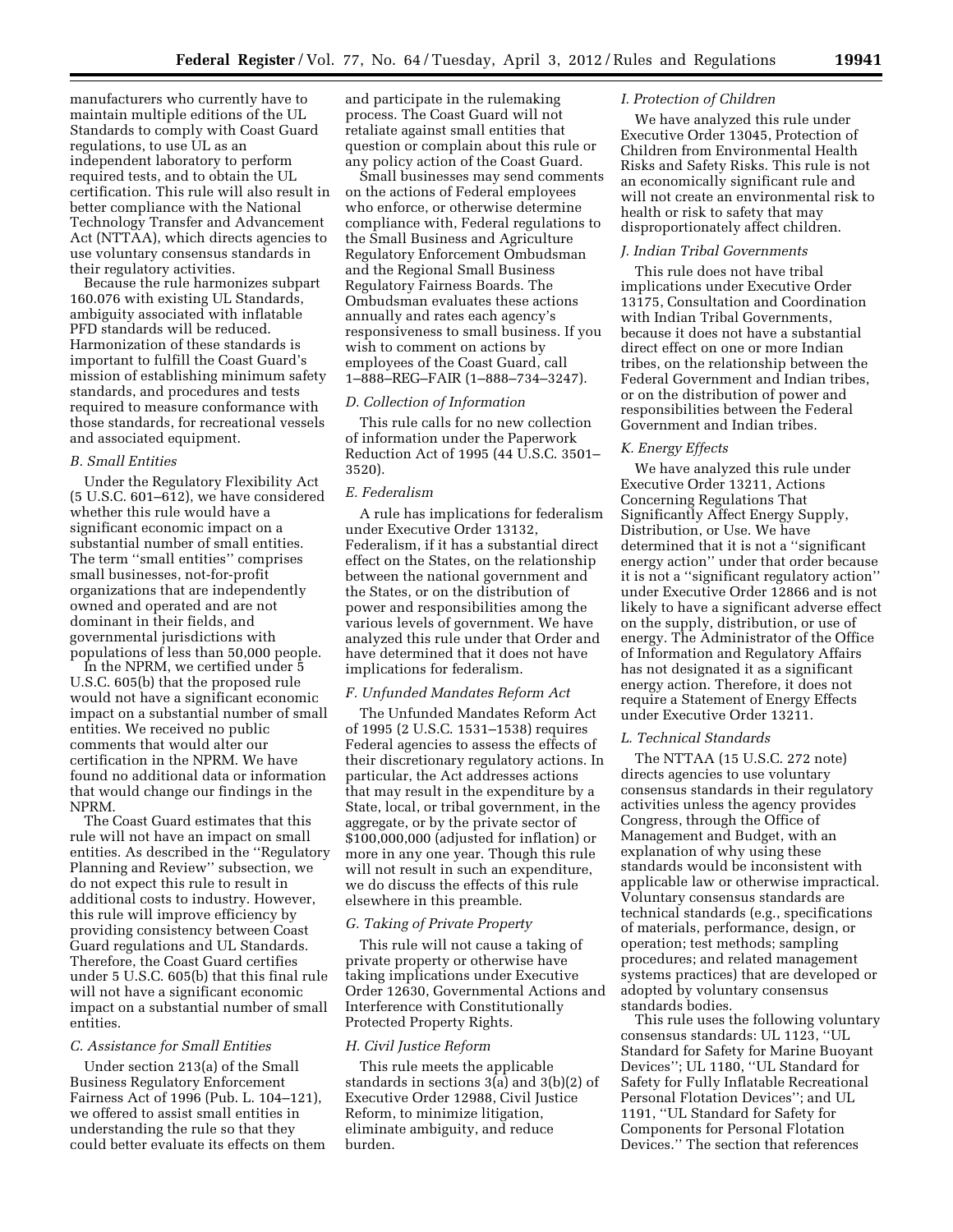these standards and the locations where these standards are available are listed in 46 CFR 160.076–11.

## *M. 2010 Coast Guard Authorization Act Sec. 608 (46 U.S.C. 2118(a))*

Section 608 of the Coast Guard Authorization Act of 2010 (Pub. L. 111– 281) adds new section 2118 to 46 U.S.C. Subtitle II (Vessels and Seamen), Chapter 21 (General). New section 2118(a) sets forth requirements for standards established for approved equipment required on vessels subject to 46 U.S.C. Subtitle II (Vessels and Seamen), Part B (Inspection and Regulation of Vessels). Those standards must be ''(1) based on performance using the best available technology that is economically achievable; and (2) operationally practical.'' *See* 46 U.S.C. 2118(a). This rule addresses inflatable recreational PFDs for Coast Guard approval that are required on vessels subject to 46 U.S.C. Subtitle II, Part B, and the Coast Guard has ensured that this rule satisfies the requirements of 46 U.S.C. 2118(a), as necessary.

## *N. Environment*

We have analyzed this rule under Department of Homeland Security Management Directive 023–01 and Commandant Instruction M16475.lD, which guide the Coast Guard in complying with the National Environmental Policy Act of 1969 (NEPA) (42 U.S.C. 4321–4370f), and have concluded that this action is one of a category of actions that does not individually or cumulatively have a significant effect on the human environment. This rule is categorically excluded, under section 6(a) of the ''Appendix to National Environmental Policy Act: Coast Guard Procedures for Categorical Exclusions, Notice of Final Agency Policy'' (67 FR 48243, July 23, 2002). This rule involves inflatable PFD standards and falls under regulations concerning safety equipment. An environmental analysis checklist and a categorical exclusion determination are available in the docket where indicated under **ADDRESSES**.

## **List of Subjects in 46 CFR Part 160**

Marine safety, Incorporation by reference, Reporting and recordkeeping requirements.

For the reasons discussed in the preamble, the Coast Guard amends 46 CFR part 160 as follows:

## **PART 160—LIFESAVING EQUIPMENT**

■ 1. The authority citation for part 160 is revised to read as follows:

**Authority:** 46 U.S.C. 2103, 3306, 3703 and 4302; E.O. 12234; 45 FR 58801; 3 CFR, 1980 Comp., p. 277; 49 CFR 1.46; and Department of Homeland Security Delegation No. 0170.1.

■ 2. Revise § 160.076-1(b) to read as follows:

#### **§ 160.076–1 Scope.**

\* \* \* \* \*

(b) Inflatable PFDs approved under this subpart rely entirely upon inflation for buoyancy.

## **§ 160.076–7 [Amended]**

 $\blacksquare$  3. Amend § 160.076–7(b) by adding the words ''(incorporated by reference, see  $§ 160.076-11$ <sup>"</sup> after the words "UL 1180''.

## **§ 160.076–9 [Amended]**

■ 4. Amend § 160.076–9(b) by adding the words ''(incorporated by reference, see  $§$  160.076–11)<sup>7</sup> after the words "UL 1180''.

■ 5. Amend § 160.076–11 as follows: ■ a. In paragraph (a), after the words ''one listed in'', remove the words ''paragraph (b) of''; and

■ b. Revise paragraph (b) to read as follows:

## **§ 160.076–11 Incorporation by reference.**  \* \* \* \* \*

(b) Underwriters Laboratories (UL) *Underwriters Laboratories, Inc., 333 Pfingsten Road, Northbrook, IL 60062– 2096 (Phone (847) 272–8800; Facsimile: (847) 272–8129; Web site: [www.ul.com\).](http://www.ul.com)* 

(1) UL 1123, UL Standard for Safety for Marine Buoyant Devices, Seventh Edition including revisions through February 14, 2011, (dated October 1, 2008), (''UL 1123''), incorporation by reference approved for § 160.076–35.

(2) UL 1180, UL Standard for Safety for Fully Inflatable Recreational Personal Flotation Devices, Second Edition including revisions through December 3, 2010, (dated February 13, 2009), (''UL 1180''), incorporation by reference approved for §§ 160.076–7; 160.076–9; 160.076–21; 160.076–23; 160.076–25; 160.076–31; 160.076–37; and 160.076–39.

(3) UL 1191, UL Standard for Safety for Components for Personal Flotation Devices, Fourth Edition including revisions through August 24, 2011, (dated December 12, 2008), (''UL 1191''), incorporation by reference approved for §§ 160.076–21; 160.076– 25; 160.076–29; and 160.076–31. ■ 6. Revise § 160.076–19 to read as follows:

# **§ 160.076–19 Recognized laboratories.**

The approval and production oversight functions that this subpart requires to be conducted by a

recognized laboratory must be conducted by an independent laboratory recognized by the Coast Guard under subpart 159.010 of part 159 of this chapter to perform such functions. A list of recognized independent laboratories is available from the Commandant and online at *[http://cgmix.uscg.mil.](http://cgmix.uscg.mil)* 

■ 7. Revise § 160.076–21 to read as follows:

## **§ 160.076–21 Component materials.**

Each component material used in the manufacture of an inflatable PFD must—

(a) Meet the applicable requirements of subpart 164.019 of this chapter, UL 1191 and UL 1180 (incorporated by reference, see § 160.076–11), and this section; and

(b) Be of good quality and suitable for the purpose intended.

## **§ 160.076–23 [Amended]**

■ 8. Amend § 160.076–23(a)(1) by adding the words ''(incorporated by reference, see § 160.076–11)'' after the words ''UL 1180''.

■ 9. Amend § 160.076–25 as follows:

■ a. In paragraph (a), after the words

''UL 1180'', add the words

''(incorporated by reference, see § 160.076–11)'';

■ b. Remove and reserve paragraph (c);

\* \* \* \* \*

and

■ c. Revise paragraph (d) to read as follows:

## **§ 160.076–25 Approval testing.**

(d) Each PFD design must be visually examined for compliance with the construction and performance requirements of §§ 160.076–21 and 160.076–23 and UL 1180 and UL 1191 (incorporated by reference, see § 160.076–11).

\* \* \* \* \* ■ 10. Amend § 160.076–29 as follows: ■ a. In paragraph (d), remove the words ''in accordance with UL 1180''; and

■ b. Revise paragraph (e)(4)(i) to read as follows:

## **§ 160.076–29 Production oversight.**

- \* \* \* \* \*
	- (e) \* \* \*
	- $(4) * * * *$

(i) Samples must be selected from each lot of incoming material. Unless otherwise specified, Table 29.1 of UL 1191 (incorporated by reference, see § 160.076–11) prescribes the number of samples to select.

# \* \* \* \* \* **§ 160.076–31 [Amended]**

■ 11. Amend § 160.076–31 as follows: